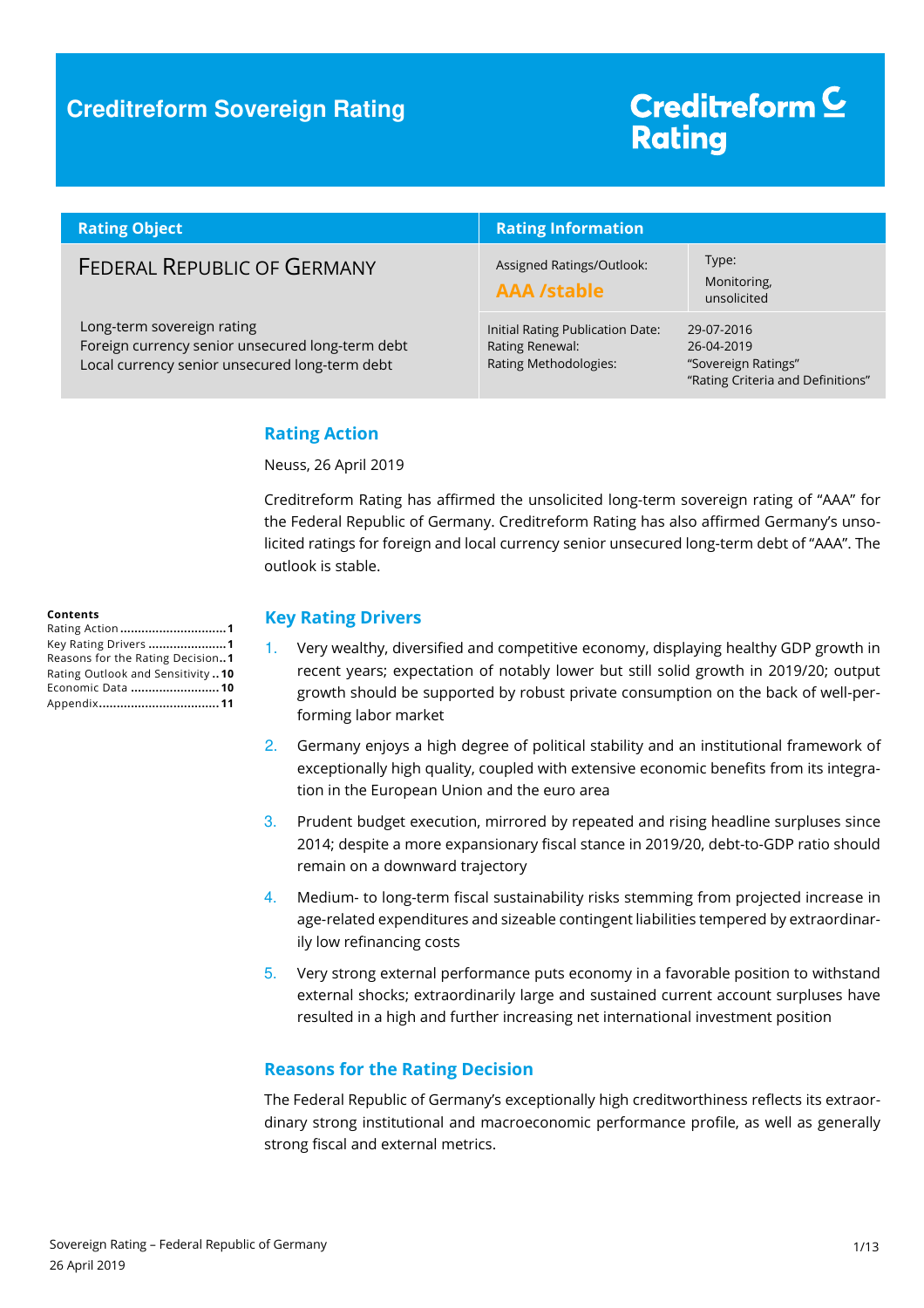#### Macroeconomic Performance

The sovereign's credit rating continues to be supported by the economy's strong macroeconomic performance profile, backed by Germany's very large and prosperous economy and buoyed by an excellent business environment, a well-performing labor market and a high degree of diversification.

According to IMF estimates, Germany remains the fourth largest economy in the world (2018: USD 2.81tr) and the largest economy in the euro area, accounting for approx. a quarter of the EMU's total output alone. We believe that the significant size of its domestic market coupled with high levels of personal wealth enhances Germany's macroeconomic resilience. At the latest count, Germany exhibited a per capita income of USD 52,559 (PPP terms) in 2018, one of the highest readings in the world. As compared with its AAA-rated peers, German GDP p.c. was broadly on par with Denmark (USD 52,121) but there remains a significant gap towards the Netherlands (USD 56,383) and Luxembourg (USD 106,705).

High per capita income is buttressed by productivity levels well above the European average. Given a strong presence of high value-added industries, nominal labor productivity per hour worked stood 27.5% above the EU-28 average in 2017. While Germany is a diversified service economy (Q4-18: 61.4% of GDP), the share of ICT and professional services (14.0% in GDP) remains somewhat lower than in comparable countries such as France (17.6%) and the UK (17.5%). In this context, we note that high value-added manufacturing activities continue to play a pivotal role in Germany's economic model. As of Q4-18, manufacturing made up for 20.6 and 17.3% of GDP and employment, which compares high with the EU as a whole (14.5; 13.8%). In our view, the competitive manufacturing sector is key in explaining Germany's economic success over the last decade. Between 2009 and 2018, gross value added in manufacturing grew by 47.3% in real terms, outpacing the overall increase in gross value added (+20.0%) by a wide margin. The government is aware that preserving the strong industrial base is a prerequisite for sustaining the country's high living standards over the coming years. Presenting the "National Industrial Strategy 2030" this February, authorities announced their intention to gradually increase industrial value added to 25% of GDP 2030. As part of the strategy, the government also defined guidelines to prevent the systematic acquisition of companies in cutting-edge technologies by foreign competitors.

In the same vein, we regard the favorable business environment, which is conducive to the competitiveness of the corporate sector, as credit positive. Germany's high degree of competitiveness is illustrated by the World Economic Forum's (WEF) latest global competitiveness ranking, which confirmed the economy at rank 3 out of 140 economies. Thus, the country maintained the top spot among all EU-28 members and has consistently stood among the highest-ranking EU members over the last decade. We note that Germany performs exceptionally well across most dimensions the WEF considers. Most notably, the WEF attests Germany to be the global leader in innovation capability. Apart from that, infrastructure (rank 7), skills (rank 4) and business dynamism (rank 2) also stand out.

Germany has exhibited a track record of robust growth over the last decade. However, economic developments in 2018 suggest that the economic upswing has passed its peak.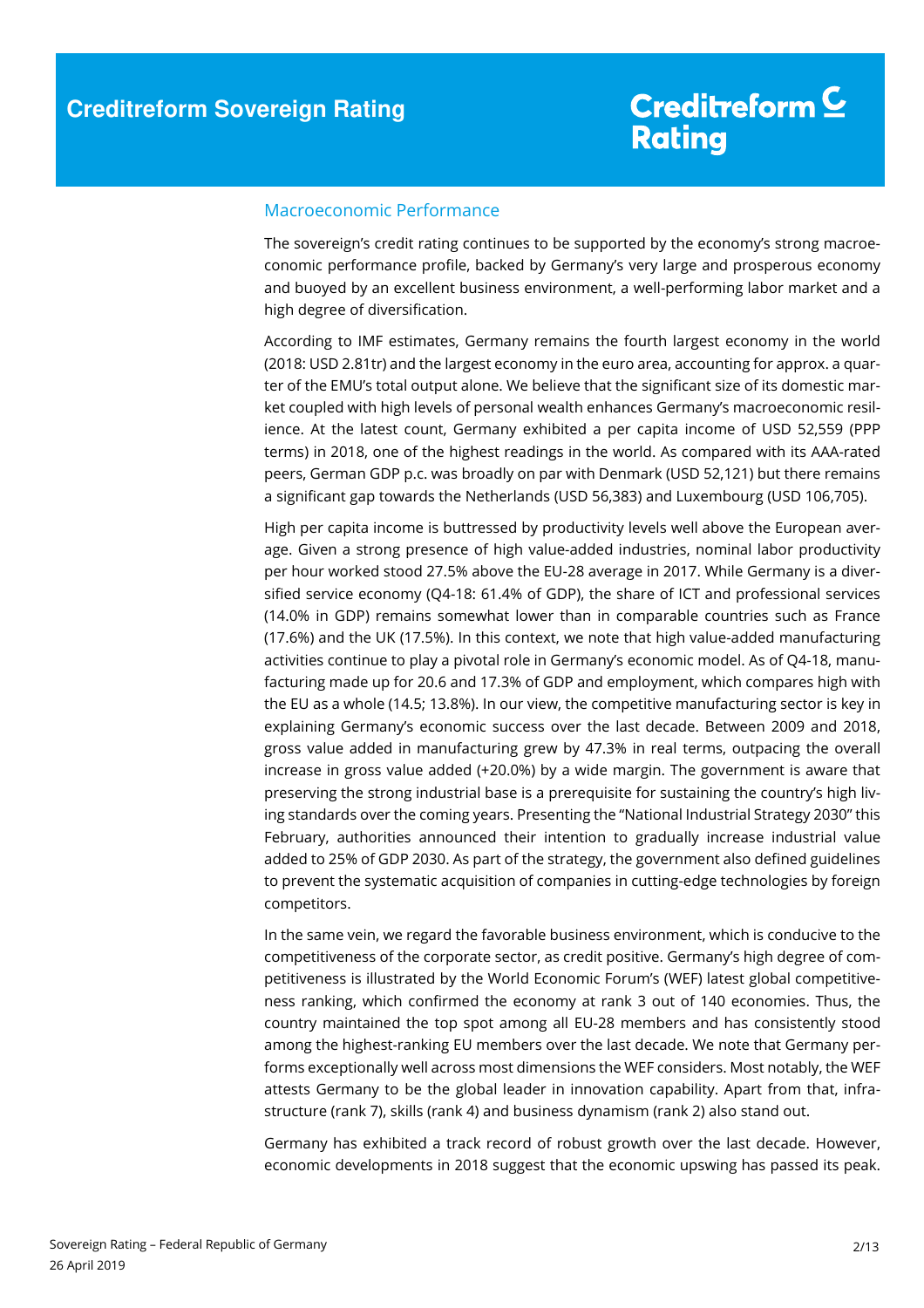Having enjoyed a strong expansion of 2.2% in 2016 and 2017 respectively, real GDP growth eased to 1.4% last year. Hence, Germany not only recorded its lowest growth rate since 2013 (0.5%), but also lagged behind the euro area as a whole (+1.8%). A sharp deceleration in economic activity towards the end of the year particularly weighed on growth in 2018. After healthy quarterly growth rates of 0.4 and 0.5% had been achieved in Q1 and Q2 respectively, the German economy escaped a technical recession in the second half of the year, when q-o-q growth rates plummeted to -0.2 and 0.0% in the third and fourth quarter.

Last year's slowdown in GDP growth was a result of both weaker domestic demand and net exports. Although household spending remained the key driver of real GDP growth, contributing 0.7 p.p. to the economic expansion (2017: 1.2 p.p.), growth in private consumption decelerated notably from 1.8 (2017) to 1.0%, the slowest expansion in four years. To be sure, comparatively soft private consumption was driven more by weakening consumer sentiment than deteriorating labor market fundamentals. Employment and real wages continued to post solid growth. An increase in HICP inflation from 1.7 (2017) to 1.9% (2018) mainly due to higher energy prices was more than compensated by vividly rising nominal wages, which were up by 3.1% (2017: +2.5%). Accordingly, real wage growth clocked in at 1.3% in 2018, slightly higher than in the previous year (2017: +1.0%). However, consumption was facing headwinds from households' decision to save a larger share of their disposable income amidst a gradually weakening macro outlook. The household savings rate, which had hovered around the 10% mark in 2016/17, increased considerably in the second half of 2018. The savings ratio edged up from 10.2% in Q2 to 10.9% in the fourth quarter of 2018 (Q4-17: 10.1%).

Alongside consumption, investment activity shifted into a lower gear. While spending on machinery and equipment and other assets held up relatively well, retaining its growth rate of 2.9% in the past year (2017: 2.9%), we observed some moderation in construction investment (Destatis data). Following growth of 2.9% in 2017, construction investment expanded by 2.4% last year. Demand for housing remained robust, but spending on building activity was limited by fully utilized capacities in the construction sector. Latest data on price developments in residential construction underpins our view that supply side constraints weighed on construction activity in 2018. Climbing by 4.8%, construction prices rose well in excess of inflation and hit an eleven-year high.

Turning to external demand, we note that weakly performing net exports were the main reason behind last year's economic slowdown. Contrary to 2017, when net exports contributed 0.3 p.p. to the increase in total output, its growth contribution turned negative in 2018 (-0.2 p.p.). While import growth decelerated from 4.8 to 3.3%, backed by still solid domestic demand, the slowdown in export dynamics was more pronounced. In real terms, export growth more than halved from 4.6 (2017) to a modest 2.0%. Given its high degree of trade openness (trade-to-GDP ratio 2018: 87.2%) the German economy, which is specialized in capital goods, suffered disproportionately from a weaker macroeconomic backdrop in the global economy, intensifying trade tensions and fears of an unorderly Brexit. Furthermore, sector-specific issues dented Germany's export performance. Production interruptions in the pivotal automotive sector due to the adoption to the new WLTP standard were mirrored by sharply declining car exports in the third quarter of 2018, in which production and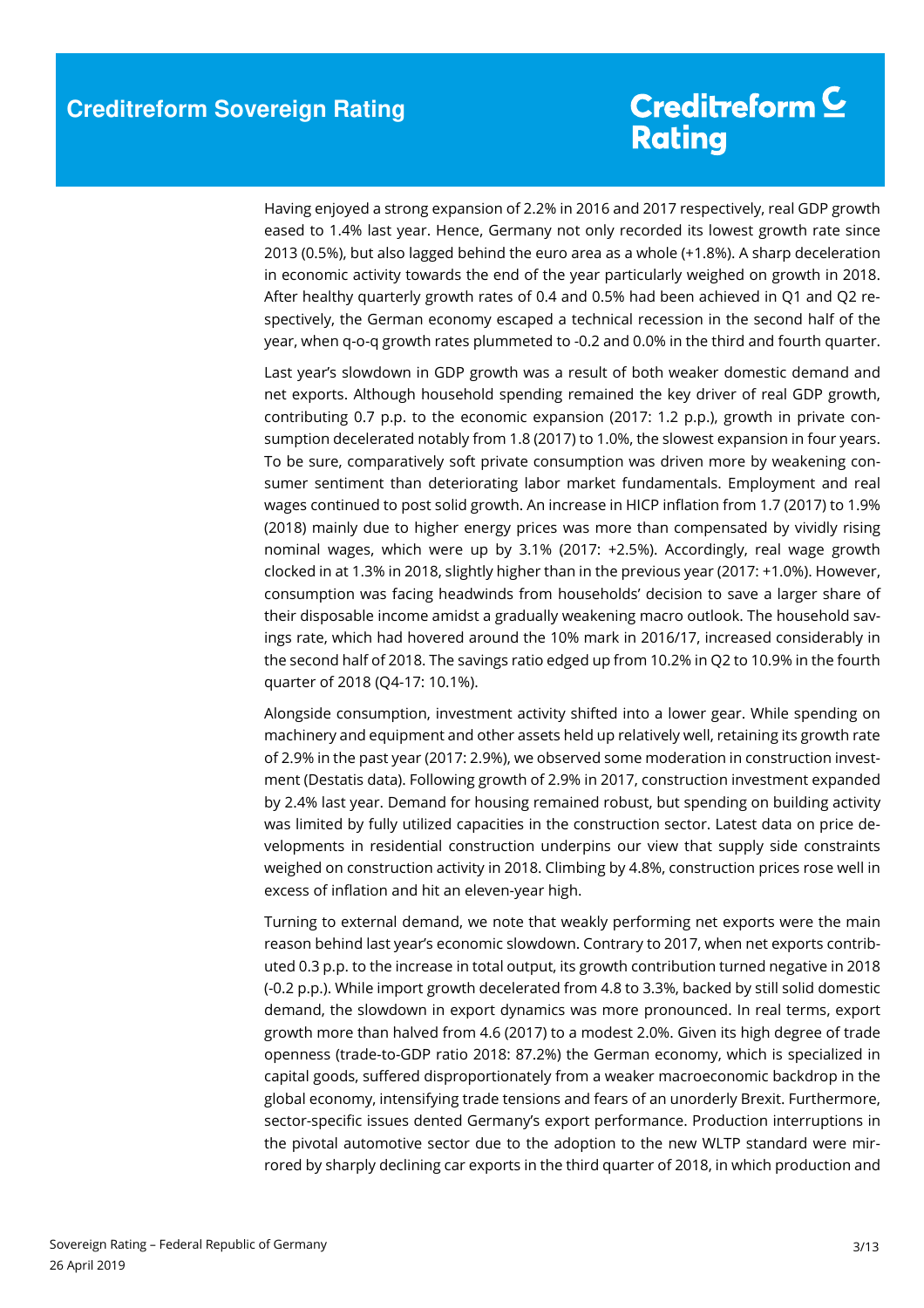export volumes plummeted by 23.2% and 20.9% q-o-q respectively. As the modest recovery in export volumes at the end of the year was not enough to offset the steep fall in Q3, total car exports came in 8.8% below 2017 levels last year.

As regards Germany's near-term economic prospects, we expect output growth to decelerate to 0.9% this year. At this stage, leading indicators suggest that weakness in the industrial sector persisted at the beginning of 2019. Recently, the manufacturing PMI fell to an 80-month low of 44.1 points in March, down from 47.6 in February. Hence, manufacturing output contracted for the third consecutive month. Thus, the latest PMI confirmed the soft patch of new industrial orders in the previous months. On a monthly base, industrial orders declined by 2.1 and 4.2% (s.a.) in January and February. Orders from abroad experienced an even steeper decline (-2.6, -6.0%), underpinning our expectation that economic growth in Germany's key trading partners (euro area, US, and China) has peaked. Regarding the automotive sector, we note that latest data points to an ongoing recovery in car exports. Still, exported car volumes were 10% below 2018 levels after the first two months of the year. In general, we anticipate net exports to drag on growth as multiple issues weighing on trade (i.e. Brexit and US trade policies) are likely to stay for the time being.

Alongside softer export expectations, the outlook for investment has gradually deteriorated over the recent months. In particular, we believe that NFCs will be rather hesitant to invest in new equipment in view of significant economic uncertainty. With external demand losing steam, capacity utilization decreased somewhat from 88.2 to 86.3% in the year to Q1-19. At current levels, however, capacity utilization is still running above its long-term average (1980-2018: 83.6%). In addition, sizeable investment plans of German carmakers related to electric vehicles and autonomous driving, as well as benign financing conditions should provide some support to corporate investment. Reflecting a more cautious economic outlook, the ECB decided to put monetary policy normalization on hold. At its March meeting, the governing council decided to keep the refinancing rate at its present level (0.0%) at least through the end of 2019. This should in particular bode well for sustained growth in residential construction. Yet, a significant pick-up of activity appears unlikely given the lack of building land in larger cities and persisting staff shortages in the construction sector.

Against the background of increasing uncertainties surrounding near-term prospects for external demand and investment, private consumption is set to play an even more important role in 2019 than in previous years. Retail sales as well as car registrations were off to a strong start into the year, suggesting a recovery of consumer spending from the rather lackluster performance at the end of 2018. This year, household spending should be supported by enduring employment growth and rising real disposable incomes, with the tightening labor market and collective wage agreements pushing up wages. Also, the implementation of some tax relief (see below), a pension and minimum wage hike, and further easing inflationary pressures should bolster consumers' purchasing power in 2019.

Looking into 2020, GDP growth should be lifted to 1.5%. Private consumption and residential construction are likely to stay solid, aided by strong labor markets and the implementation of further tax relief measures (see below). At the same time, investment and export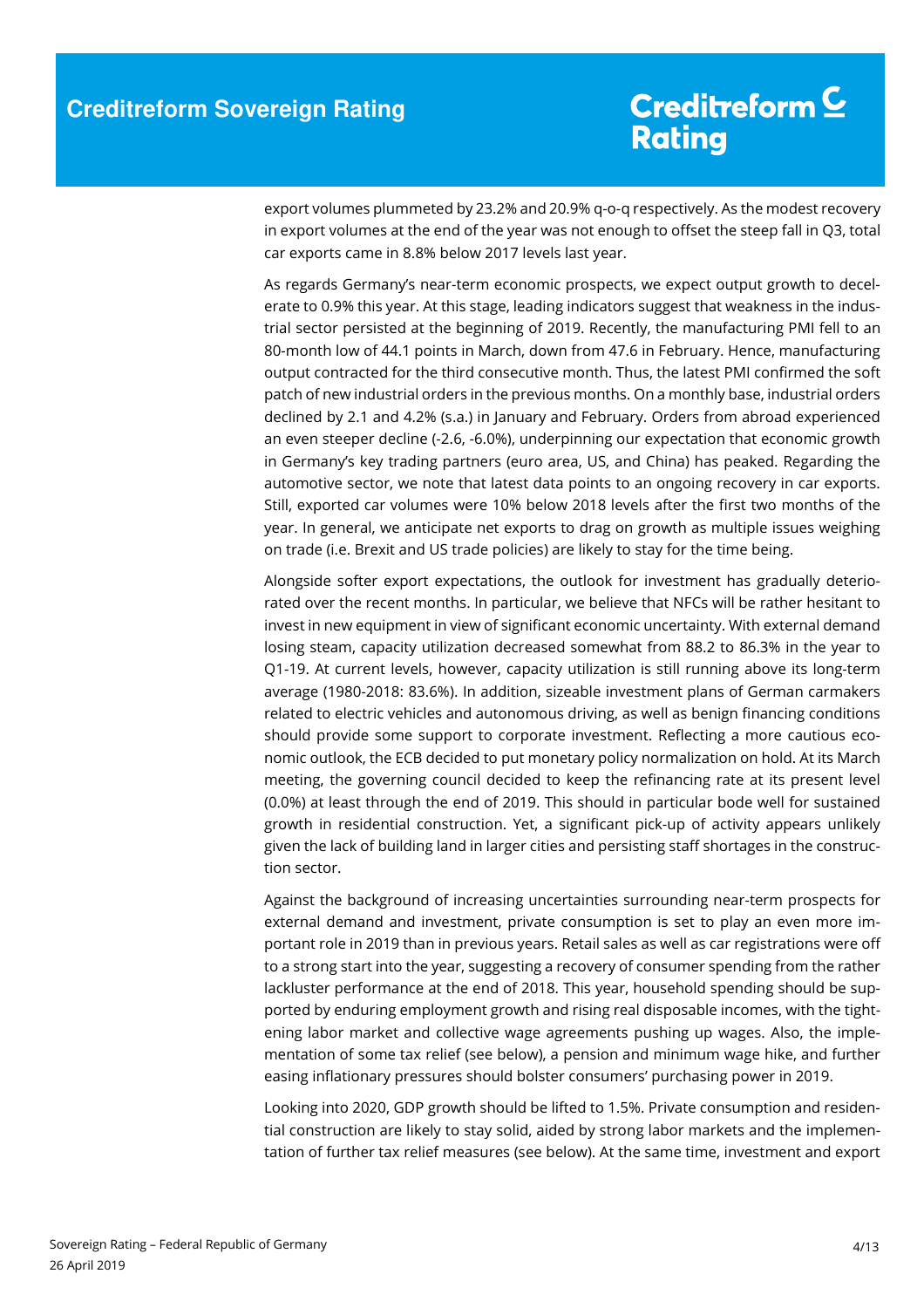growth should be bolstered by a resilient euro area outlook and gradually dissipating external headwinds.

Further out, Germany's growth prospects are challenged by multiple factors. Most importantly, Germany is facing a sharp decline in its working-age population as unfavorable demographic trends are expected to put a lid on future labor supply. According to the EU 2018 Ageing Report, the German working-age population is forecast to experience one of the steepest declines in Europe over 2016-30, falling by 5.7 p.p. As evidenced by a high and rising vacancy ratio, Germany's thriving labor market should continue to tighten. In Q4-18, job vacancies stood at 1.45m, an increase of 275,000 since Q4-17. Against this backdrop, we assume continuing, albeit decelerating, job growth over the next two years. Last year, employment grew by 1.3%, broadly at the same pace as in 2016 (1.3%) and 2017 (1.4%). Concurrently, 2018 witnessed a further decline in unemployment. Down from 3.8% (2017), the unemployment rate fell to 3.4% – a new post-reunification low. In the EU-28, only the Czech Republic (2.2%) posted lower levels of unemployment last year.

In order to address intensifying labor shortages, German authorities have taken measures to expand childcare and facilitate labor migration. In Dec-18, the government adopted new immigration rules, making it easier to engage workers from third countries. Any non-EU citizen with an employment contract and qualified vocational training or degree is now permitted to work in Germany. In addition, companies in every sector are now able to recruit foreign workers. To increase the participation rate of women, low-income families were exempted from childcare fees under the "Good Childcare Act", which came into force at the beginning of the year. Also effective from 2019, the government strengthened incentives to work by cutting social security contributions of employees (see below). This should lower Germany's high labor tax wedge, which at 49.5% stood more than 10 p.p. above the OECD average in 2018.

In view of a declining working-age population and subdued labor productivity growth, TFP growth and capital accumulation are crucial to sustain GDP growth over the coming years. However, Germany's public sector consistently exhibited one of the lowest investment-to-GDP ratios in the EU over the last decade. We note that public investment saw its fourth consecutive year of positive growth in 2018, reaching 2.3% of GDP (2013: 2.1%). It is particularly noteworthy that investment of municipalities surged by 15.6% y-o-y. It thus appears that higher investment budgets are beginning to translate into higher investment levels. In previous years, investment was reported to be restrained by a lack of planning capacities on the local level, as well as by capacity constraints in the construction sector. Notwithstanding the positive trend in public investment, we note that it remained well below EU-28 levels (2.9% of GDP) in 2018.

Higher government spending could also have positive knock-on effects on the private sector's propensity to invest. Despite a strong economic upturn, private investment in machinery and equipment remained flat at 6.2% of GDP in 2014-2018 and well below its pre-crisis average (2000-07: 7.1% of GDP). Apart from economic uncertainties, structural issues such as high corporate tax rates (29.9%, OECD data), as well as physical and digital infrastructure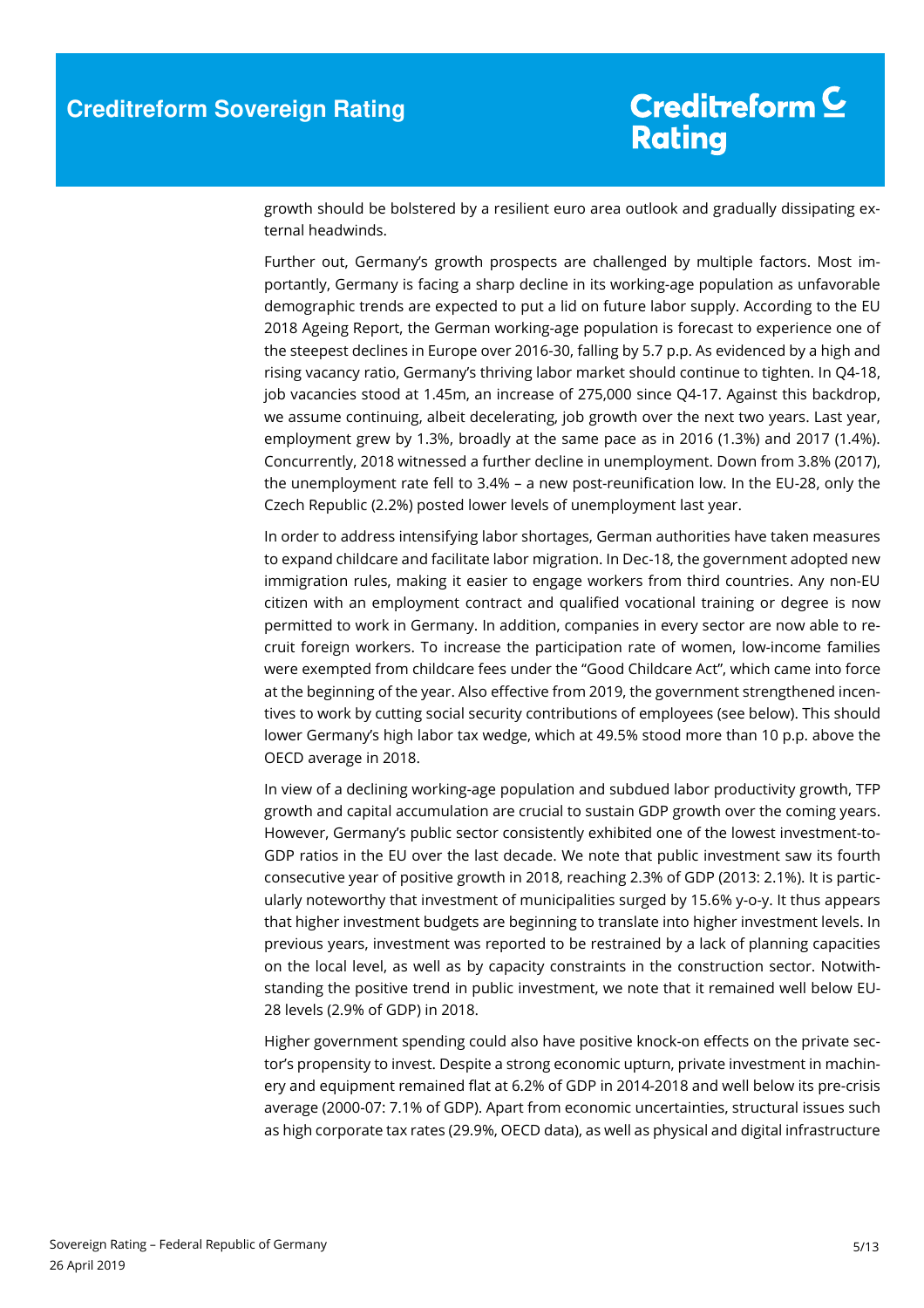bottlenecks, continue to weigh on investment activities. Above all, Germany is lagging behind in building up a high-speed broadband network, Germany's fiber optic coverage was one of the lowest among OECD members (2.6% vs. OECD avg. 24.8%).

Authorities appear to recognize that more efforts are needed and forged ahead with some initiatives to lift investment levels. In Aug-18, the cabinet agreed to establish a "Digital Infrastructure Fund" to roll out a countrywide fiber network. Initially the fund has EUR 2.4bn, which will later be topped up by proceeds from the ongoing 5G auction. What is more, federal and state governments agreed in Feb-19 on a constitutional reform. The new legislation allows the federal government to provide states with financial resources for education, construction and infrastructure. On the other hand, progress to stimulate higher corporate investment has been limited so far. Proposed R&D tax breaks for SMEs of at least EUR 1.5bn are subject to ongoing political negotiations, while the implementation of a comprehensive corporate tax reform is not on the government's agenda in the current term.

#### Institutional Structure

Germany's excellent institutional set-up together with its integration in the EU and EMU continues to represent a key credit strength. Monetary policy is conducted by the highly credible and accountable ECB. Since the adoption of the euro, we have not observed any sizeable interest rate differentials, and consumer prices have moved broadly in line with the EA-19 average. The lack of monetary flexibility is partly offset by the size of Germany's economy, in our view. Being the largest member of the currency union, economic developments in Germany have a significant bearing on the ECB's monetary policy stance.

Meanwhile, the World Bank's Worldwide Governance Indicators (WGIs) point to a very sound institutional framework, as the country ranks in the first percentile and well above the euro area average on most WGIs. Regarding the WGI 'voice and accountability', which captures the transparency of policymaking and citizens' participation rights, the country was placed at rank 10 out of 209 economies – standing broadly par with the median of our AAA-rated sovereigns. The same holds true for Germany's performance on WGIs 'control of corruption' and 'government effectiveness', where the sovereign is ranked 10th and 12th respectively.

Although, as in many European countries, government formation and cohesive policy-making has become more complicated due to increasing political fragmentation, Germany continues to benefit from a high degree of political stability. In our view, political stability is buttressed by consensus-oriented social partners, the country's deep integration in European institutions, and a longstanding track record of stable governments. In general, we expect these institutional strengths to persist even in the event of a snap election, which is not our baseline scenario but cannot be ruled out at the current junction. After chancellor Merkel's Christian Democrats (CDU) suffered major losses in the state elections in Bavaria and Hesse, she resigned from her party's chair and announced that she would not run for another legislative term in 2021. On 07 December 2018, Annegret Kramp-Karrenbauer, who can expected to be the CDU's frontrunner in the next federal elections, succeeded Merkel as the party's leader. The Social Democrats, the CDU's coalition partner, have already signaled that they will not to support a handover of the chancellor's office amidst the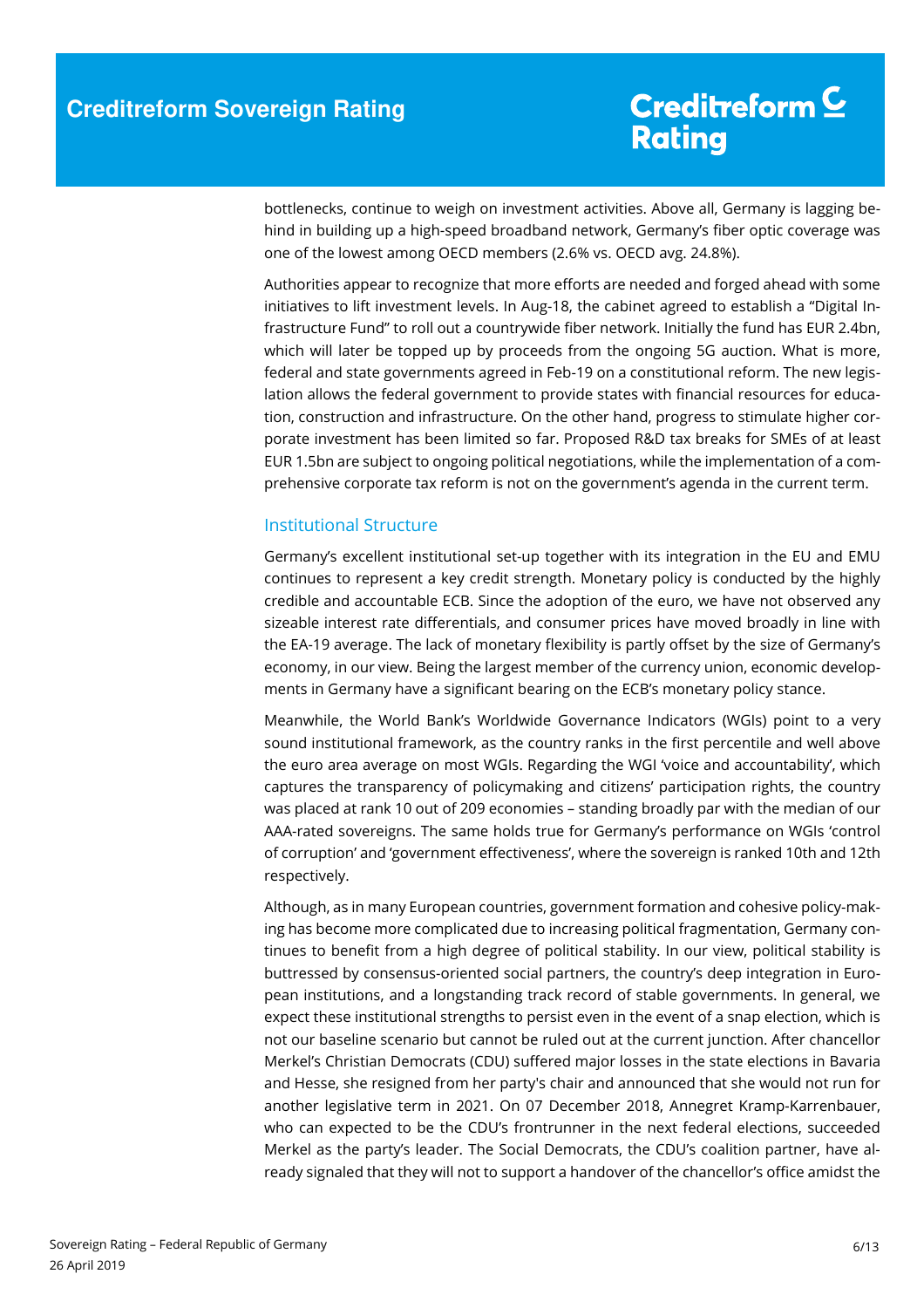current term. In addition, SPD leaders have promised to conduct a mid-term review of the coalition's work in order to decide whether to leave the coalition prematurely or not.

#### Fiscal Sustainability

Our assessment of the sovereign's fiscal sustainability balances strong and improving budgetary metrics and a track record of outperforming fiscal targets against risks stemming from elevated public guarantees and demographic spending pressures in the medium term.

The sovereign's budgetary position, which has been characterized by recurrent and rising surpluses since 2014, witnessed another improvement last year. In 2018, the headline surplus rose from 1.0 (2017) to a post-reunification high of 1.7% of GDP. Also, the budgetary outturn was significantly better than envisaged in the Stability Program 2018, which had targeted a stable surplus of 1.0% of GDP at the time of our last review. To be sure, this was partly due to the belated government formation, which prevented the adoption of notable fiscal policy measures in the first months of 2018.

Last year's budgetary overachievement was entirely a result of higher-than-anticipatedrevenues. The revenue side of the budget ticked up from 45.0 to 45.6% of GDP, as strong nominal GDP growth translated into briskly growing revenues. Total government receipts expanded by 4.7% on the year, driven by higher tax and non-tax revenues. While tax receipts expanded by 4.5% (2017: 4.7%), net social security contributions were up 4.2% (2017: 4.7%), mirroring the strong labor market performance. Likewise, decreasing unemployment helped to contain spending on social benefits. Social benefits, by far the largest spending item of the government budget, rose by a moderate 2.8%. A further fall in interest expenses (-8.5%) also had a dampening effect on expenditure dynamics. As a result, total government outlays expanded by 3.2%, broadly in line with nominal GDP (+3.3%).

Going forward, Germany's fiscal policy stance is set to become more expansionary. According to the Stability Program 2019, the implementation of measures agreed on in the coalition agreement supplemented by several discretionary items, is expected to lower the headline balance to 0.75% of GDP in 2019 and 2020, respectively. Even if economic growth may come in somewhat weaker than predicted in the current Stability Program, we believe that the government should largely achieve its fiscal targets. We expect the surplus to narrow to 0.9 and 0.8% of GDP in this and next year. In our view, significant budgetary outperformance in the past indicates rather cautious fiscal forecasting of German authorities.

Above all, the implementation of new social policy measures remains among the government's top priorities. Major legislative changes in the area of pensions, health and childcare are expected to exert upward pressure on expenditure growth. Among others, the coalition decided to hike wages of long-term care staff and to ease eligibility requirements for maternal pensions. In addition, families will benefit from higher child benefits effective from this July, and the adoption of the "Good Childcare Act" passed at the end of last year. Under the new legislation, 1.2m children living in low-income families will enjoy free childcare. Overall, the government plans to spend EUR 5.5bn in 2019-22 to improve the provision and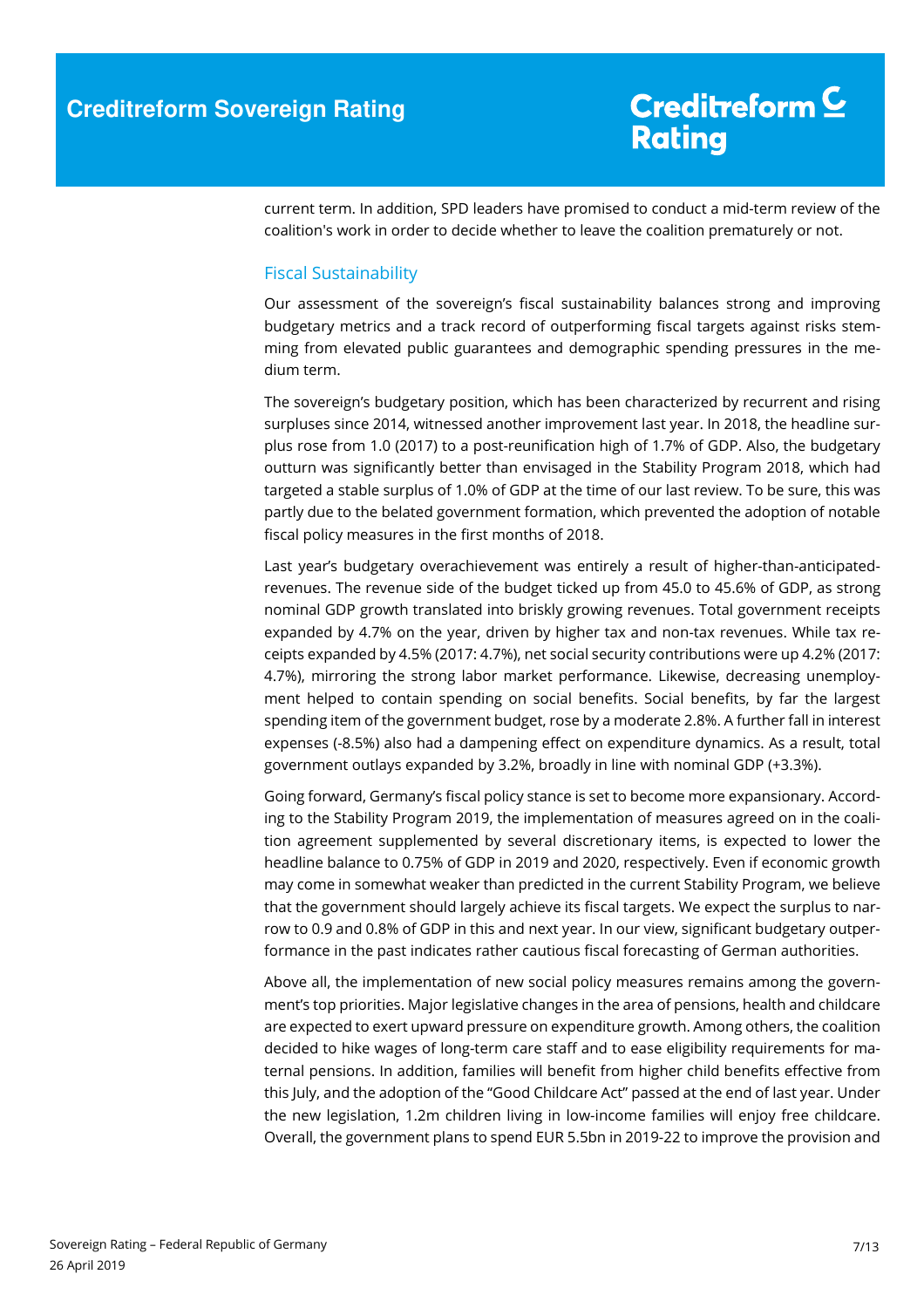quality of childcare. What is more, the government intends to further ramp up capital expenditures, with infrastructure and social housing being the main spending priorities.

Turning to the revenue side of the budget, we anticipate growth in tax receipts and social security contributions to moderate somewhat, mirroring slowing economic activity and the adoption of tax relief measures. At the beginning of 2019, equal pay for health insurance contributions for employers and employees was reintroduced, unemployment insurance contributions were cut from 3 to 2.5%, and the annual income tax allowance was increased.

The steadily improving budget balance coupled with relatively strong GDP growth has contributed to a significant reduction in government debt in recent years. Falling from 64.5 (2017) to 60.9% in 2018, the government's debt-to-GDP ratio posted 20 p.p. below 2010 levels (81.8% of GDP). As public debt should fall below 60% of GDP this year, Germany will presumably comply with the Maastricht debt criterion for the first time in 16 years. In the absence of a major fiscal policy shift, we expect a further decrease in the sovereign's debtto-GDP ratio in the years beyond 2019, supported by extraordinarily favorable refinancing conditions. Thanks to the deep and liquid government bond market and the country's safe haven status, German debt securities are typically among the lowest yielding in the world. More recently, ECB announcements to postpone monetary policy normalization have squeezed Bund yields even further. Down from an already low 0.6% in October, the 10yyield fell to 0.2% at the end of 2018 before it entered negative territory in March (-0.1%) for the first time since 2016.

Notwithstanding healthy and improving public finances, we continue to see some fiscal sustainability risks. Firstly, demographic developments imply a notable increase in age-related expenditures over the medium to long term. As highlighted by the EU 2018 Ageing Report, age-related expenditures at 23.5% of GDP (2016) could rise by 2.3 p.p. by 2030, corresponding to the third strongest increase in the EU-28. To be sure, these projections did not incorporate additional pension commitments made by the current administration. In Aug-18, the governing coalition endorsed a pension deal, according to which the pension replacement ratio will not drop below 48% by 2025, while pension contributions shall be capped at 20%. As pension contributions are already insufficient to cover the current level of benefits, transfers from the federal budget, which already amounted to EUR 96.8bn in 2018, are expected to increase to EUR 114bn by 2023. Should ongoing political discussions eventually result in the introduction of a minimum pension for low-income earners, this could boost spending even more.

Secondly, Germany's ambitious transition to green energies will require significant financial resources, e.g. for upgrading electricity grids and to compensate the most affected regions. In Mar-19, the government announced the phasing out of lignite-fired power generation by 2038. In order to support structural change, four German states with heavy lignite exposure will receive federal transfers of at least EUR 40.0bn over the next twenty years.

Finally, the state's contingent liabilities remain on elevated levels. With a capital subscription of EUR 190bn, Germany is the largest guarantor of the European Stability Mechanism by far. Taking into account additional guarantees issued to NFCs and financials (2017: 13.3% of GDP), contingent liabilities amount to almost 20% of GDP.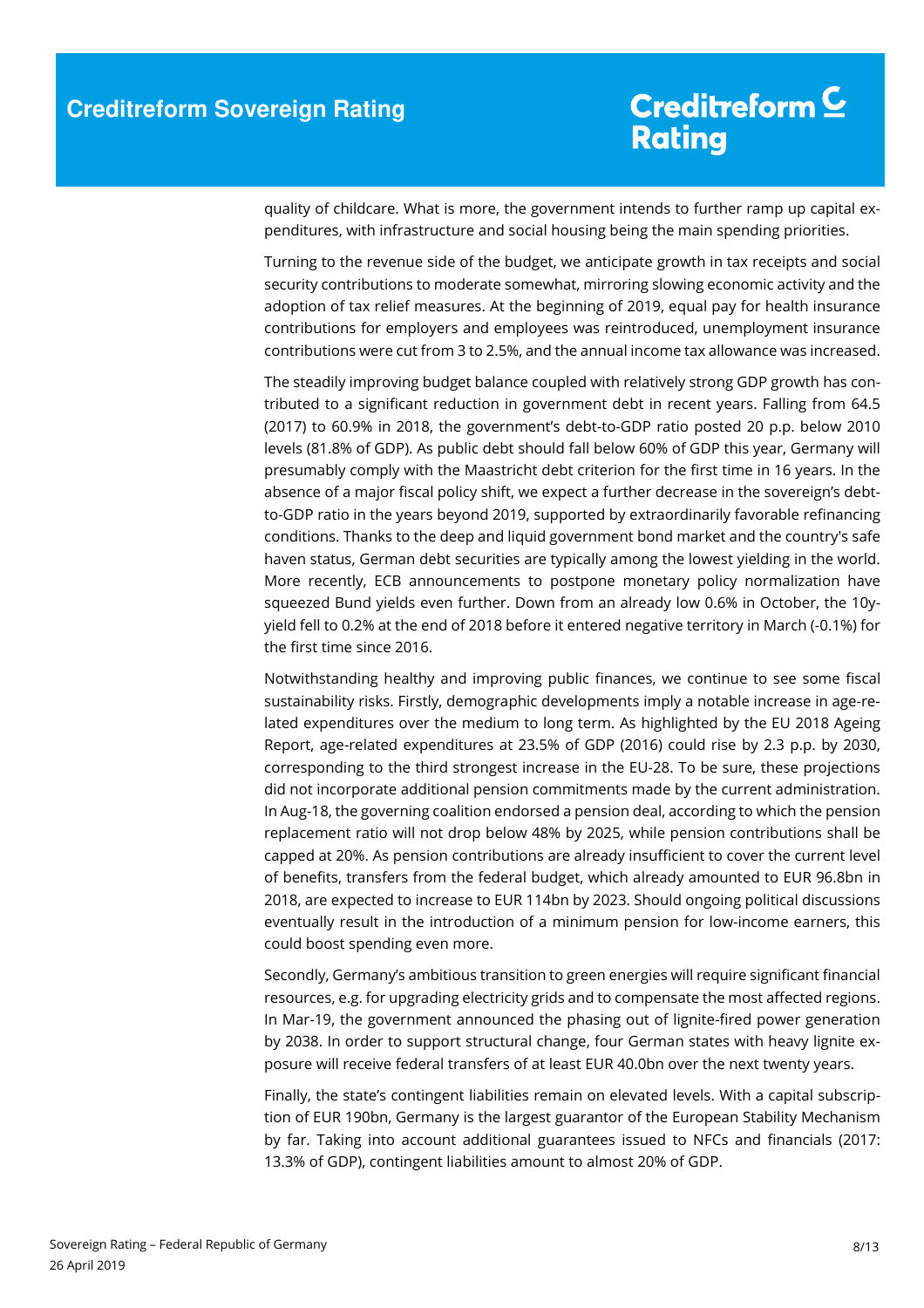On the other hand, budgetary risks related to the banking sector seem limited at present. Germany's moderately-sized banking sector with assets of 205.5% of GDP in Q3-18 is characterized by sound asset quality and sufficient capital buffers. Drawing on EBA data, the CET 1 ratio was reported at 15.4% (Q4-18), which compares favorably with an EU-28 average of 14.7%, and the NPL-ratio dropped from 1.9 to 1.3% between Q4-17 and Q4-18. However, banks' profitability is hampered by persistently low interest rates and a competitive domestic market. Although the number of MFIs residing in Germany has decreased by 10% over the last three years, the number of banks in Q1-19 was still more than twice as high as in France and three times as high as in Italy. As a result, the German banking sectors' cost-to-income ratio of 81.1% (Q4-18) was by far the highest in the EU-28.

Meanwhile, house prices continued on their upward trajectory in 2018. Driven by positive net migration, favorable mortgage rates, and rising disposable incomes, residential real estate prices increased by 5.0% y-o-y, following growth rates of 6.0 (2016) and 4.5% (2017). However, apart from the country's largest cities, where the Bundesbank sees signs of overvaluation, price developments appear generally aligned with fundamentals. Recent developments in the mortgage market do not indicate a credit-fueled housing boom, as the outstanding volume of mortgage loans moved broadly in line with nominal GDP in 2018. Moreover, we have not observed a noticeable easing in mortgage credit standards so far, and household balance sheets are healthy. Private households' debt-to-disposable income ratio has remained broadly unchanged since 2014, hovering around the 85%-mark.

### Foreign Exposure

Assessing Germany's external vulnerability, it has to be noted that the country's economy is more sensitive to global growth and trade dynamics than other large economies. As highlighted by OECD data, Germany is deeply integrated into global value chains. In 2015, there share of domestic value added embodied in foreign final demand stood at 30.4% – by far the highest reading among the G7 economies. That said, external risks stemming from the high degree of openness are largely tempered by the country's net external creditor position, fostered by persistently high current account surpluses.

Last year, Germany's current account surplus, which has averaged at 7.1% of GDP over the last decade, decreased from 8.0 to 7.3% of GDP. This decline was entirely explained by a weakening trade in goods balance. Owing to softer external demand in the context of slowing world economy, the trade in goods balance edged down from 8.2 to 6.6% of GDP. Looking ahead, fiscal policy loosening and slowing demand for German exports should contribute to a further reduction in the current account surplus. Still, we expect the German economy to continue running significant surpluses vis-à-vis the rest of the world. As a result, Germany's net international investment position (NIIP), already one the strongest in the EU-28, should continue to strengthen. Having more than doubled since 2012 (28.5% of GDP), Germany's NIIP climbed to 60.6% of GDP last year (2017: 54.4% of GDP).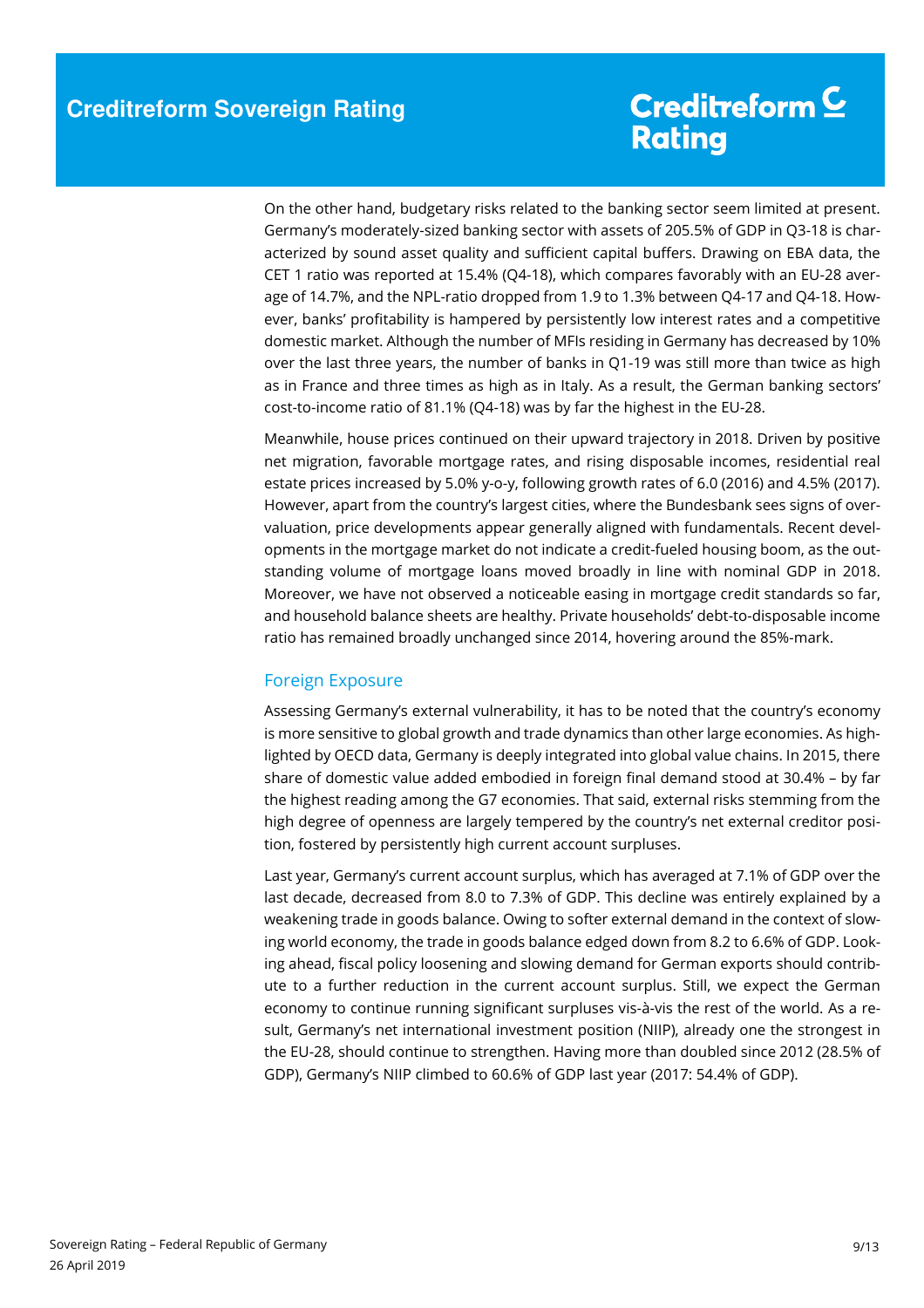#### **Rating Outlook and Sensitivity**

Our Rating outlook on Germany's sovereign ratings is stable, as we assume that the risk situation underlying the key factors affecting sovereign credit risk – including macroeconomic performance, institutional structure, fiscal sustainability, and foreign exposure – will remain fundamentally unchanged in the next 12 months.

We could consider lowering our ratings if economic activity significantly falls short of our medium-term expectations. The high degree of trade openness leaves the German economy susceptible to a prolonged period of weak growth in the EU and the global economy, as well as to the implementation of protectionist policies. In particular, the important automotive sector, which accounted for almost one-fifth (18.2%) of Germany's exports alone in 2018, would likely be hit hard by higher tariffs or the introduction of non-tariff trade barriers.

Downward pressure could also arise if, contrary to our belief, key fiscal metrics show signs of a material deterioration. This could be the case if the government fails to keep age-related expenditures in check or if sizeable contingent liabilities – namely ESM guarantees – materialize as a result of renewed financial turbulences in the euro area.

Primary Analyst Johannes Kühner Sovereign Credit Analyst j.kuehner@creditreform-rating.de +49 2131 109 1462

Chair Person Benjamin Mohr Head of Sovereign Ratings b.mohr@creditreform-rating.de +49 2131 109 5172

### **Ratings\***

| Long-term sovereign rating                       | AAA /stable |
|--------------------------------------------------|-------------|
| Foreign currency senior unsecured long-term debt | AAA /stable |
| Local currency senior unsecured long-term debt   | AAA /stable |
| *) Unsolicited                                   |             |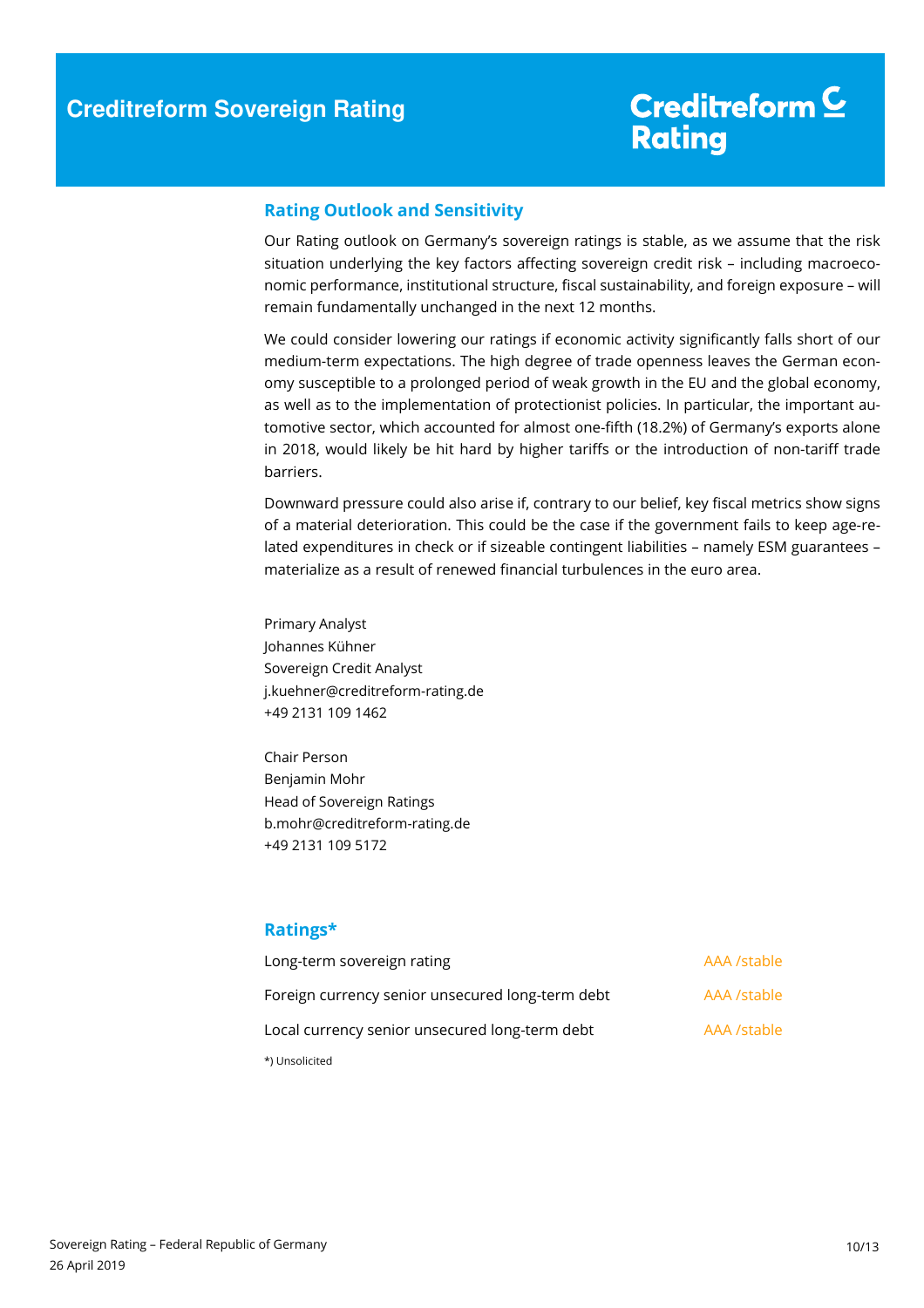#### **Economic Data**

|                                       | 2013   | 2014   | 2015   | 2016   | 2017   | 2018   | 2019e  |
|---------------------------------------|--------|--------|--------|--------|--------|--------|--------|
| Real GDP growth                       | 0.5    | 2.2    | 1.7    | 2.2    | 2.2    | 1.4    | 0.9    |
| GDP per capita (PPP, USD)             | 45.225 | 46.888 | 47,678 | 48.843 | 50.804 | 52.559 | 53,854 |
| HICP inflation rate, y-o-y change     | 1.6    | 0.8    | 0.7    | 0.4    | 1.7    | 1.9    | 1.4    |
| Default history (years since default) | n.a.   | n.a.   | n.a.   | n.a.   | n.a.   | n.a.   | n.a.   |
| Life expectancy at birth (years)      | 80.6   | 81.2   | 80.7   | 81.0   | 81.1   | n.a.   | n.a.   |
| Fiscal balance/GDP                    | $-0.1$ | 0.6    | 0.8    | 0.9    | 1.0    | 1.7    | 0.9    |
| Current account balance/GDP           | 6.5    | 7.2    | 8.5    | 8.4    | 8.0    | 7.3    | n.a.   |
| External debt/GDP                     | 149.9  | 153.0  | 149.9  | 150.8  | 145.0  | 143.2  | n.a.   |

Source: International Monetary Fund, Eurostat, own estimates

### **Appendix**

#### **Rating History**

| Event          | <b>Publication Date</b> | <b>Rating/Outlook</b> |
|----------------|-------------------------|-----------------------|
| Initial Rating | 29.07.2016              | AAA /stable           |
| Monitoring     | 30.06.2017              | AAA /stable           |
| Monitoring     | 27.04.2018              | AAA /stable           |
| Monitoring     | 26.04.2019              | AAA /stable           |

#### **Regulatory Requirements**

In 2011 Creditreform Rating AG (CRAG) was registered within the European Union according to EU Regulation 1060/2009 (CRA-Regulation). Based on the registration Creditreform Rating AG is allowed to issue credit ratings within the EU and is bound to comply with the provisions of the CRA-Regulation.

This sovereign rating is an unsolicited credit rating. Neither the rated sovereign nor a related third party participated in the credit rating process. Creditreform Rating AG had no access to the accounts, representatives or other relevant internal documents for the rated entity or a related third party. Between the disclosure of the credit rating to the rated entity and the public disclosure no amendments were made to the credit rating.

The rating was conducted on the basis of CRAG´s "Sovereign Ratings" methodology in conjunction with its basic document "Rating Criteria and Definitions". CRAG ensures that methodologies, models and key rating assumptions for determining sovereign credit ratings are properly maintained, up-to-date, and subject to a comprehensive review on a periodic basis. A complete description of CRAG´s rating methodologies and basic document "Rating Criteria and Definitions" is published on the following internet page: www.creditreform-rating.de/en/regulatory-requirements/.

To prepare this credit rating, CRAG has used following substantially material sources: International Monetary Fund, World Bank, Organization for Economic Co-operation and Development,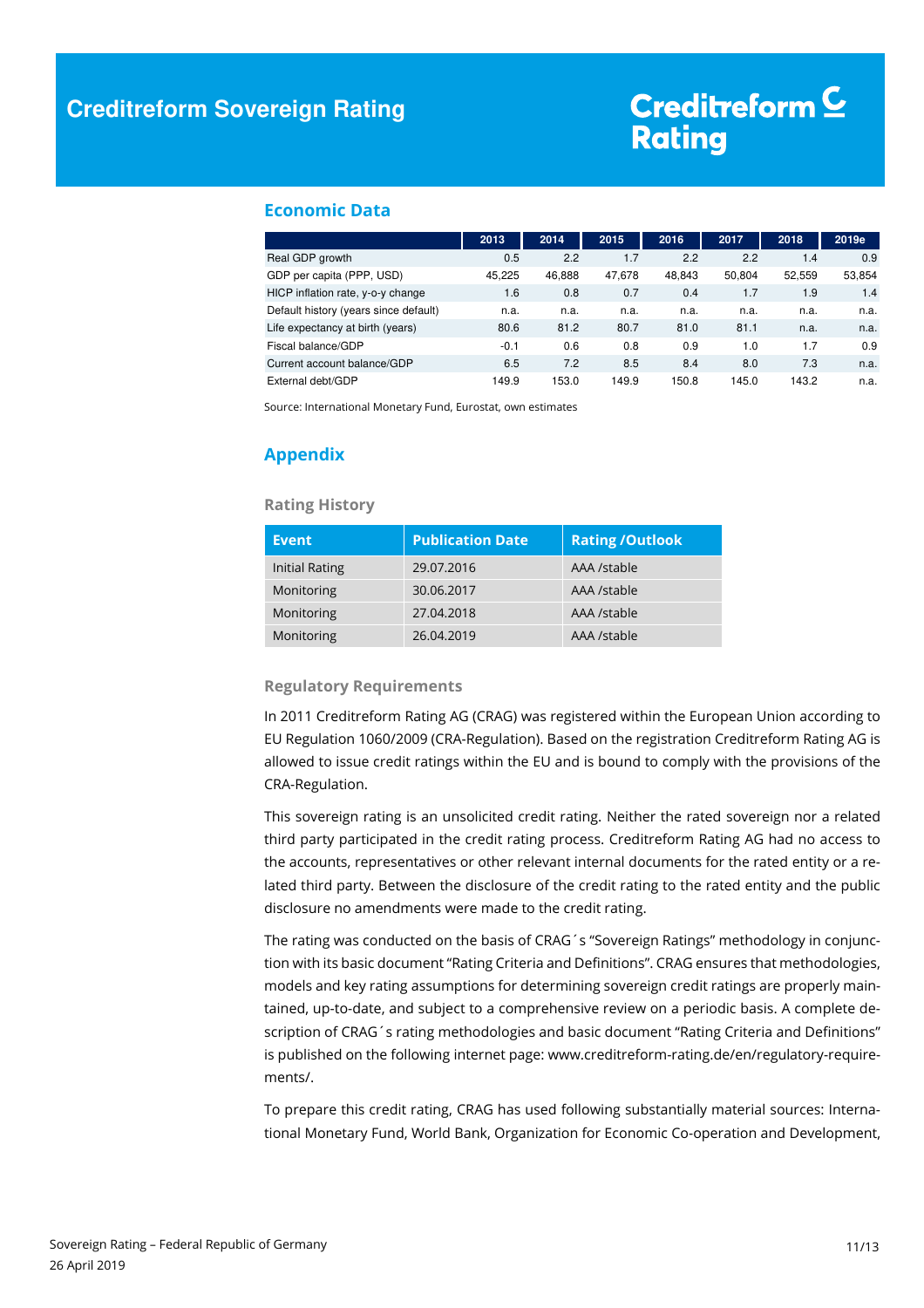Eurostat, European Commission, European Banking Authority, European Central Bank, Destatis, Deutsche Bundesbank, Bundesministerium der Finanzen.

A Rating Committee was called consisting of highly qualified analysts of CRAG. The quality and extent of information available on the rated entity was considered satisfactory. The analysts and committee members declared that the rules of the Code of Conduct were complied with. No conflicts of interest were identified during the rating process that might influence the analyses and judgements of the rating analysts involved or any other natural person whose services are placed at the disposal or under the control of Creditreform Rating AG and who are directly involved in credit rating activities or approving credit ratings and rating outlooks. The analysts presented the results of the quantitative and qualitative analyses and provided the Committee with a recommendation for the rating decision. After the discussion of the relevant quantitative and qualitative risk factors, the Rating Committee arrived at a unanimous rating decision. The weighting of all risk factors is described in CRAG´s "Sovereign Ratings" methodology. The main arguments that were raised in the discussion are summarized in the "Reasons for the Rating Decision".

As regards the rating outlook, the time horizon is provided during which a change in the credit rating is expected. This information is available within the credit rating report. There are no other attributes and limitations of the credit rating or rating outlook other than displayed on the CRAG website. In case of providing ancillary services to the rated entity, CRAG will disclose all ancillary services in the credit rating report.

The date at which the credit rating was released for distribution for the first time and when it was last updated including any rating outlooks is indicated clearly and prominently in the rating report; the first release is indicated as "initial rating"; other updates are indicated as an "update", "upgrade or downgrade", "not rated", "affirmed", "selective default" or "default".

In accordance to Article 11 (2) EU-Regulation (EC) No 1060/2009 registered or certified credit rating agency shall make available in a central repository established by ESMA information on its historical performance data, including the ratings transition frequency, and information about credit ratings issued in the past and on their changes. Requested data are available on the ESMA website: https://cerep.esma.europa.eu/cerep-web/statistics/defaults.xhtml.

An explanatory statement of the meaning of each rating category and the definition of default are available in the credit rating methodologies disclosed on the website.

#### **Disclaimer**

Any rating issued by Creditreform Rating AG is subject to the Creditreform Rating AG Code of Conduct which has been published on the web pages of Creditreform Rating AG. In this Code of Conduct, Creditreform Rating AG commits itself – systematically and with due diligence – to establish its independent and objective opinion as to the sustainability, risks and opportunities concerning the entity or the issue under review.

When assessing the creditworthiness of sovereign issuers, Creditreform Rating AG relies on publicly available data and information from international data sources, governments and national